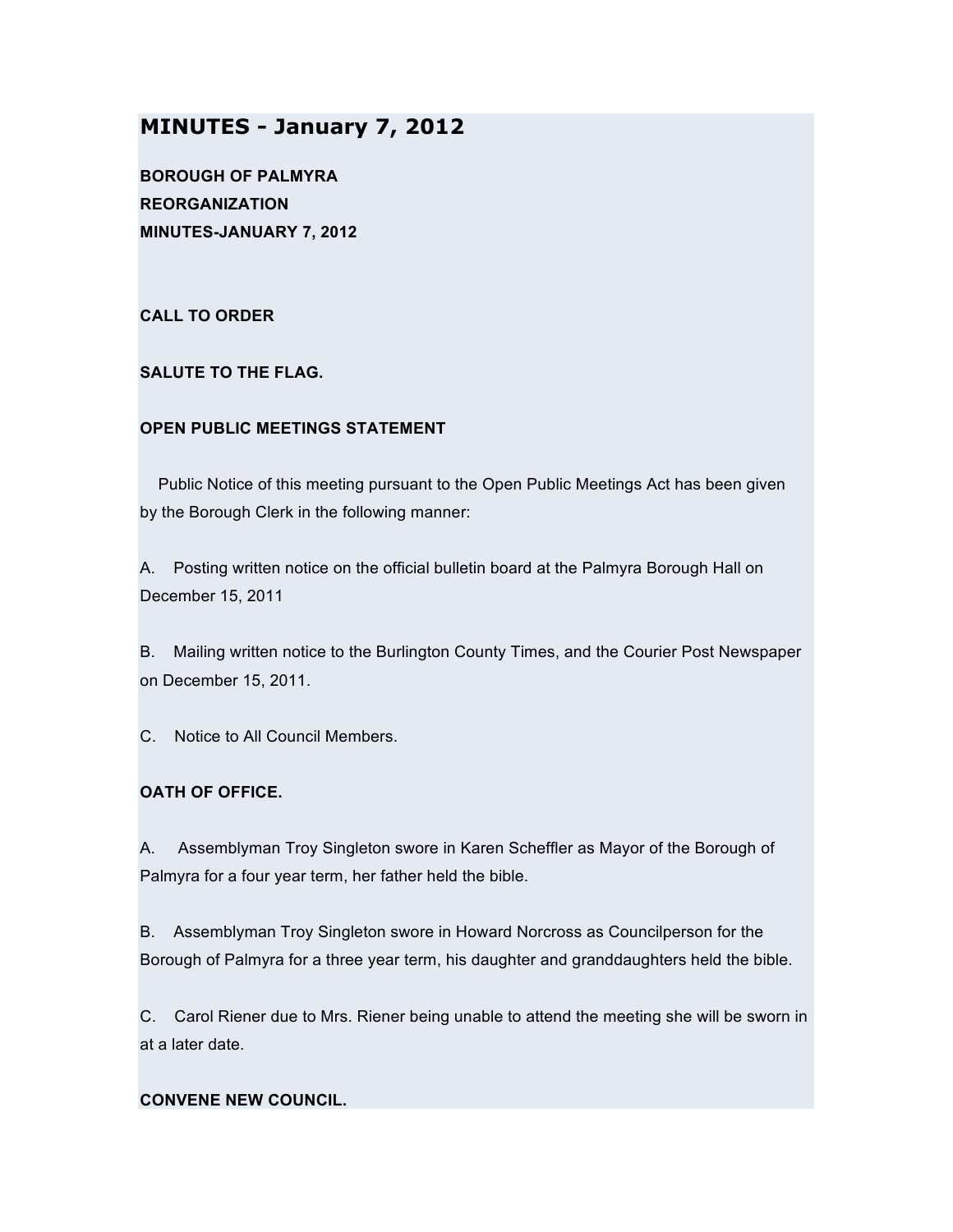Mayor Scheffler convened the new council.

## **ROLL CALL:**

Present: Mayor Scheffler, Mr. Brahl, Mr. Dorworth, Mr. Norcross, Mr. Bostock. Absent: Ms. Dobbs and Mrs. Riener.

### COUNCIL PRESIDENT:

Mayor Scheffler opened the nominations for council president. Mr. Norcross nominated Ken Brahl as Council President, Mr. Bostock second the motion. Mayor Scheffler closed the nominations. At the call of the roll, the vote was:

AYES: Mr. Dorworth, Mr. Bostock, Mr. Norcross.

NAYES: None.

ABSTAIN: Mr. Brahl.

Assemblyman Troy Singleton swore in Ken Brahl as Council President, Mr. Rosenberg held the bible for him.

Assemblyman Singleton address the public and council and that he is a resident of Palmyra also that it is an honor to represent the people of the Borough and State. Assemblyman Singleton pledged to be responsible and to help the Borough grow. The Assemblyman urged all residents to contact his office, if they need any assistance.

### ACKNOWLEDGEMENT OF DIGNITARIES.

Mayor Scheffler thanked Assemblyman Singleton, past Mayor Bob Leather, past Councilmember Kenneth Smith, and all of the employees and department heads as well as the fire department, emergency management, and the Borough consultants for attending the meeting.

NEW BUSINESS:

A. Council Committee Appointments.

ADMIN & FINANCE BRAHL/SCHEFFLER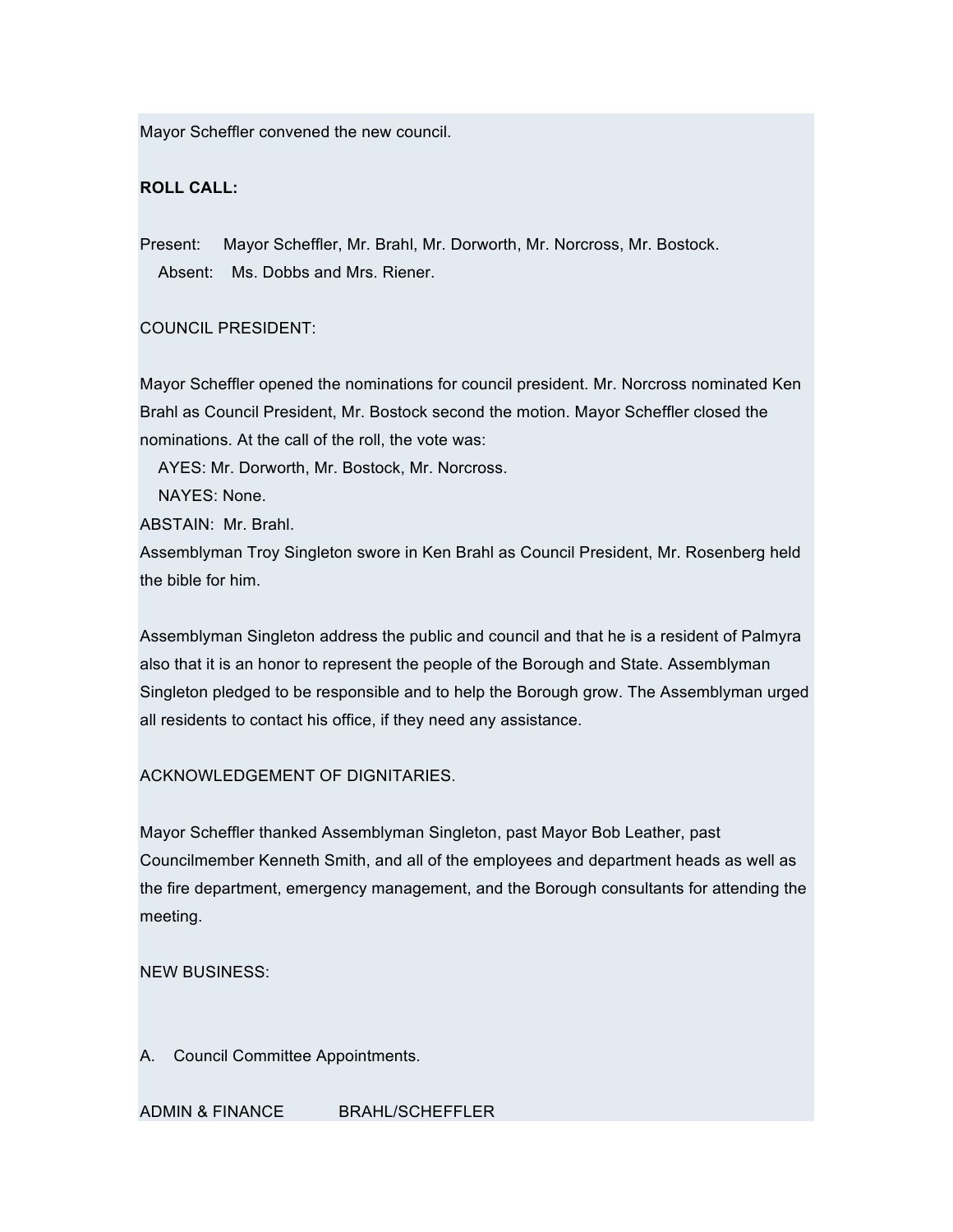| PUBLIC EVENTS NORCROSS//DOBBS                                                                                                                                                                    |                                               |  |  |  |
|--------------------------------------------------------------------------------------------------------------------------------------------------------------------------------------------------|-----------------------------------------------|--|--|--|
| COMMUNICATIONS SCHEFFLER                                                                                                                                                                         |                                               |  |  |  |
| CONSTRUCTION RIENER/BOSTOCK                                                                                                                                                                      |                                               |  |  |  |
| PUBLIC BUILDINGS                                                                                                                                                                                 | <b>BOSTOCK/NORCROSS</b>                       |  |  |  |
| <b>MUNICIPAL COURT</b>                                                                                                                                                                           | PUBLIC SAFETY DORWORTH/NORCROSS AND SCHEFFLER |  |  |  |
|                                                                                                                                                                                                  | PUBLIC WORKS NORCROSS/BOSTOCK                 |  |  |  |
| <b>SEWER ADVISORY</b><br><b>COMMISSION</b>                                                                                                                                                       | DOBBS/NORCROSS                                |  |  |  |
| <b>PARKS &amp; PLAYGROUNDS</b>                                                                                                                                                                   | <b>NORCROSS/DOBBS AND BRAHL</b>               |  |  |  |
| <b>SERVICES</b>                                                                                                                                                                                  | HEALTH AND SENIOR DOBBS/BOSTOCK               |  |  |  |
| <b>NEGOTIATIONS</b>                                                                                                                                                                              | <b>SCHEFFLER</b>                              |  |  |  |
| <b>LIASONS:</b><br>BD. OF EDUCATION BOSTOCK<br>PLANNING BOARD RIENER<br>HOMEOWNERS ASSOC. SCHEFFLER<br>SHADE TREE RIENER<br>BID/BOARD OF DIRECTORS BOSTOCK<br><b>MAYOR'S ANNUAL APPOINTMENTS</b> |                                               |  |  |  |
| Borough Administrator                                                                                                                                                                            | John Gural                                    |  |  |  |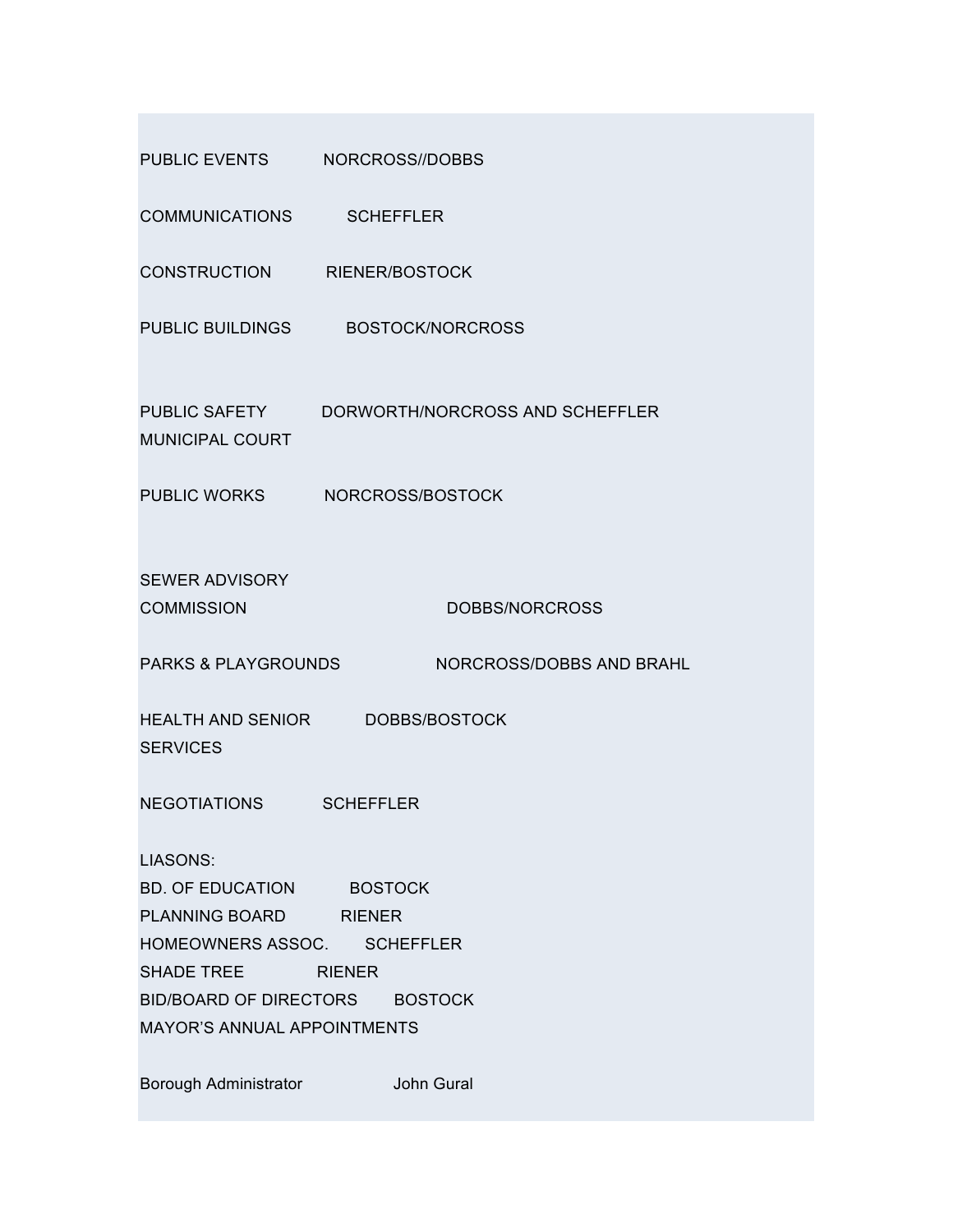| Deputy Clerk                                       | John Gural                                         |  |  |  |  |  |  |
|----------------------------------------------------|----------------------------------------------------|--|--|--|--|--|--|
| Deputy Registrar                                   | Tanyika Jones                                      |  |  |  |  |  |  |
| Deputy Tax Collector<br>Tax Search Officer         | Susan Doerr                                        |  |  |  |  |  |  |
| <b>Tax Clerk</b>                                   | Marie Nagle                                        |  |  |  |  |  |  |
| <b>Clerk Typist</b>                                | Penny Williams (till Feb 6)                        |  |  |  |  |  |  |
| Payroll Clerk<br>Christina Cortez (till March 5)   |                                                    |  |  |  |  |  |  |
| Municipal Lien Search Officer<br>Barbara A. Sheipe |                                                    |  |  |  |  |  |  |
| Zoning Official                                    | <b>Tracy Kilmer</b>                                |  |  |  |  |  |  |
| Secretary to Shade Tree Commission                 | Sandy Veitenheimer                                 |  |  |  |  |  |  |
|                                                    | Secretary to Board of Health<br>Sandy Veitenheimer |  |  |  |  |  |  |
| Fire Chief                                         | Al Zimmerman (2012)                                |  |  |  |  |  |  |
| Deputy Fire Chief<br>Eric Austin (2012)            |                                                    |  |  |  |  |  |  |
| 1st Battalion Chief<br>Howard Roun(2012)           |                                                    |  |  |  |  |  |  |
| 2nd Battalion Chief<br>William Conley (2012)       |                                                    |  |  |  |  |  |  |
| Captain                                            | Matt Adelman (2012)                                |  |  |  |  |  |  |
| <b>Police Matron</b>                               |                                                    |  |  |  |  |  |  |
|                                                    |                                                    |  |  |  |  |  |  |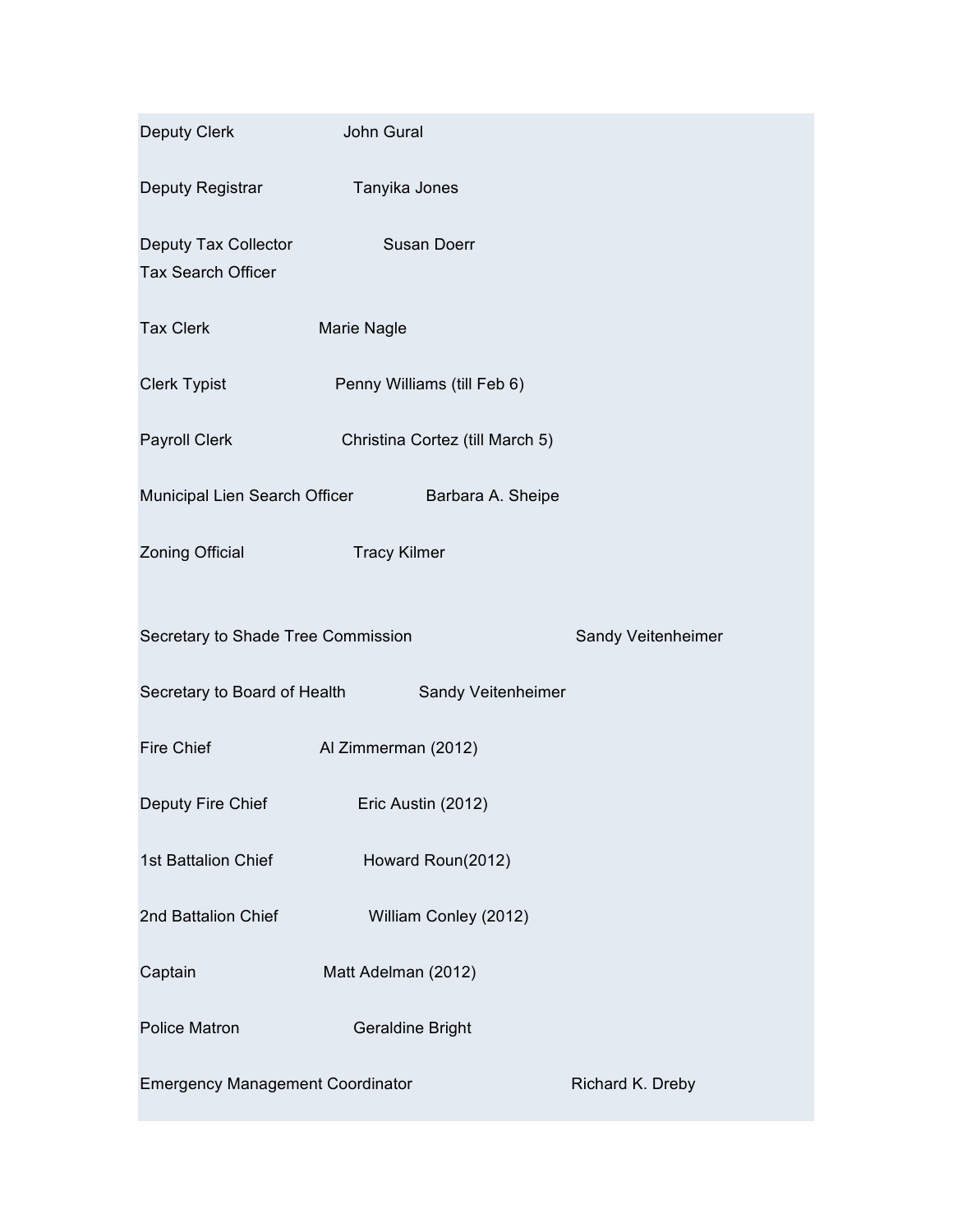| 1st Deputy Emergency Mgmt.                   | <b>Tracy Kilmer</b>                                                  |
|----------------------------------------------|----------------------------------------------------------------------|
| 2nd Deputy Emergency Mgmt. Howard Norcross   |                                                                      |
| 3rd Deputy Emergency Mgmt. John Skowronski   |                                                                      |
| Class 2 Officers<br>John Quigg, Jr.          |                                                                      |
|                                              |                                                                      |
|                                              |                                                                      |
|                                              |                                                                      |
|                                              |                                                                      |
|                                              |                                                                      |
| Annual Citizen Appointments                  |                                                                      |
|                                              |                                                                      |
| <b>BOARD OF HEALTH</b>                       |                                                                      |
| Michele Dobbs, Borough Council               | 1 year  01/07/12 -12/31/12                                           |
| James May <b>State Street</b>                |                                                                      |
| Sandy Veitenheimer 3 years 01/04/11-12/31/13 |                                                                      |
| William Crowther 3 years 01/04/11-12/31/13   |                                                                      |
| Janice McCleary                              |                                                                      |
| Vacant                                       |                                                                      |
|                                              |                                                                      |
|                                              | EXPANDED BOARD OF HEALTH - HEALTH & SENIOR SERVICES (One Year Terms) |
| <b>Florence Bentzel</b>                      |                                                                      |
| Jo McGill                                    |                                                                      |
| Marva Jones                                  |                                                                      |
| Doris Jennings                               |                                                                      |
| <b>Elmer Bostock</b>                         |                                                                      |
| <b>Katherine Pratt</b>                       |                                                                      |
| <b>Tharnell McLeod</b>                       |                                                                      |
| <b>LAND USE BOARD</b>                        |                                                                      |
| Karen Scheffler, Mayor<br>4 years            | 01/07/12-12/31/15                                                    |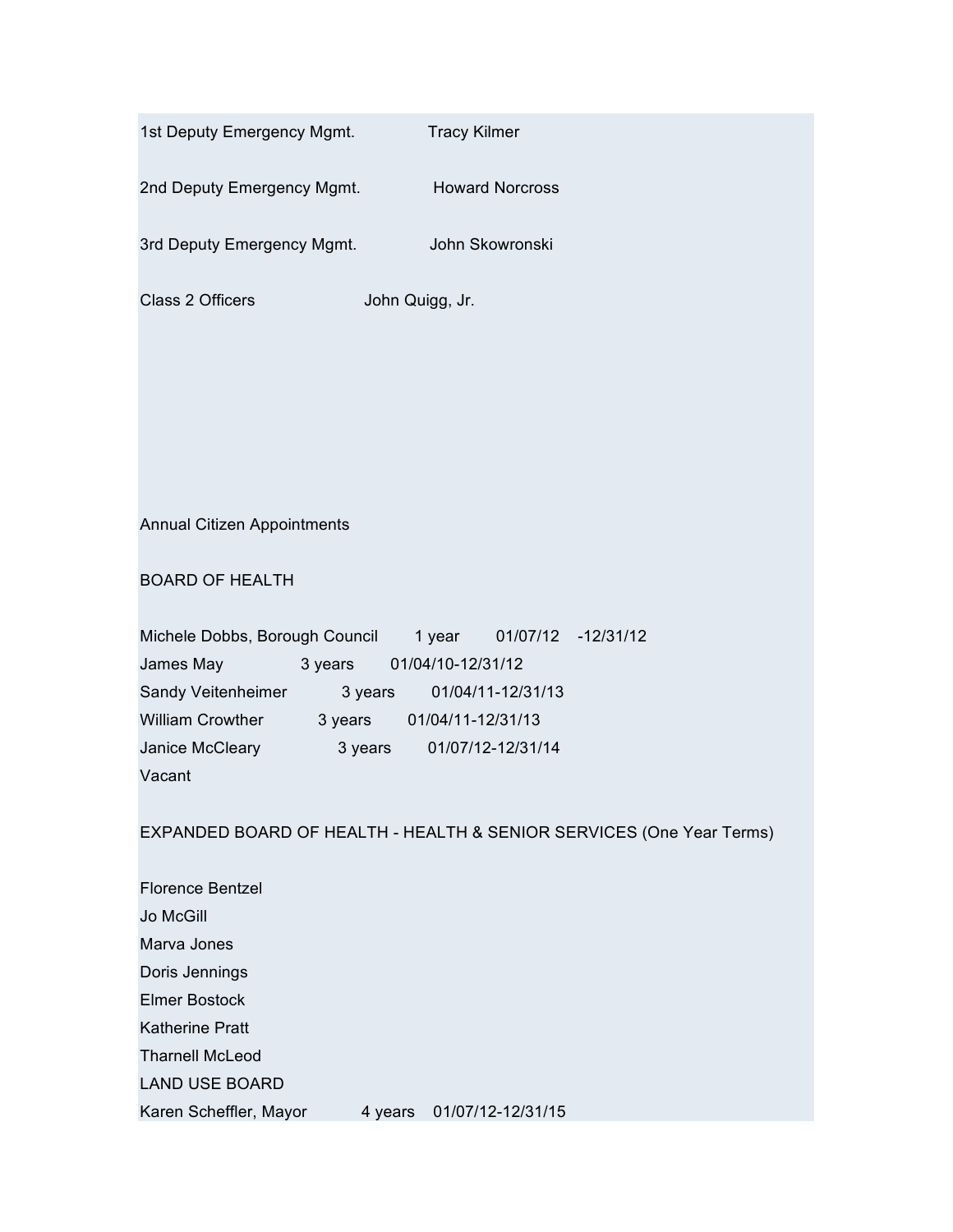Carol Riener, Borough Council 1 year 01/07/12-12/31/12 John Gural, Borough Official 1 year 01/07/12 -12/31/12 Timothy Beck 4 years 01/04/10 -12/31/13 Steve Neely 4 years 01/04/09-12/31/12 Michael Stokes 4 years 01/04/11-12/31/14 Brian O' Kane 4 years 01/04/11-12/31/14 Roberta Locke 4 year 01/07/12-12/31/15 Richard Dreby 4 year 01/07/12-12/31/15 Bridget Elmes, Alternate #1 2 year 01/07/12-12/31/13

SHADE TREE COMMISSION (Subject to Term Limitations per Chapter 60)

Carol Riener, Borough Council (unex.) Steve Schwering Joseph J. Howard Matt Kaelin (unex.) Dave Austin Tim Kaluhiokalani Rita Jackson (unex.) William Crowther, Alternate #1 Tom Ryan, Alternate #2 Sandy Veitenheimer, Secretary

### BROWNFIELD STEERING COMMITTEE (One Year Terms)

T. Ward Welsh Joseph Tomarchio Anthony Fratto Bridget Elmes Patty Basta Suzanne Schwering Sandy Veitenheimer Rita Jackson Michael Stokes Sgt. Robert Brown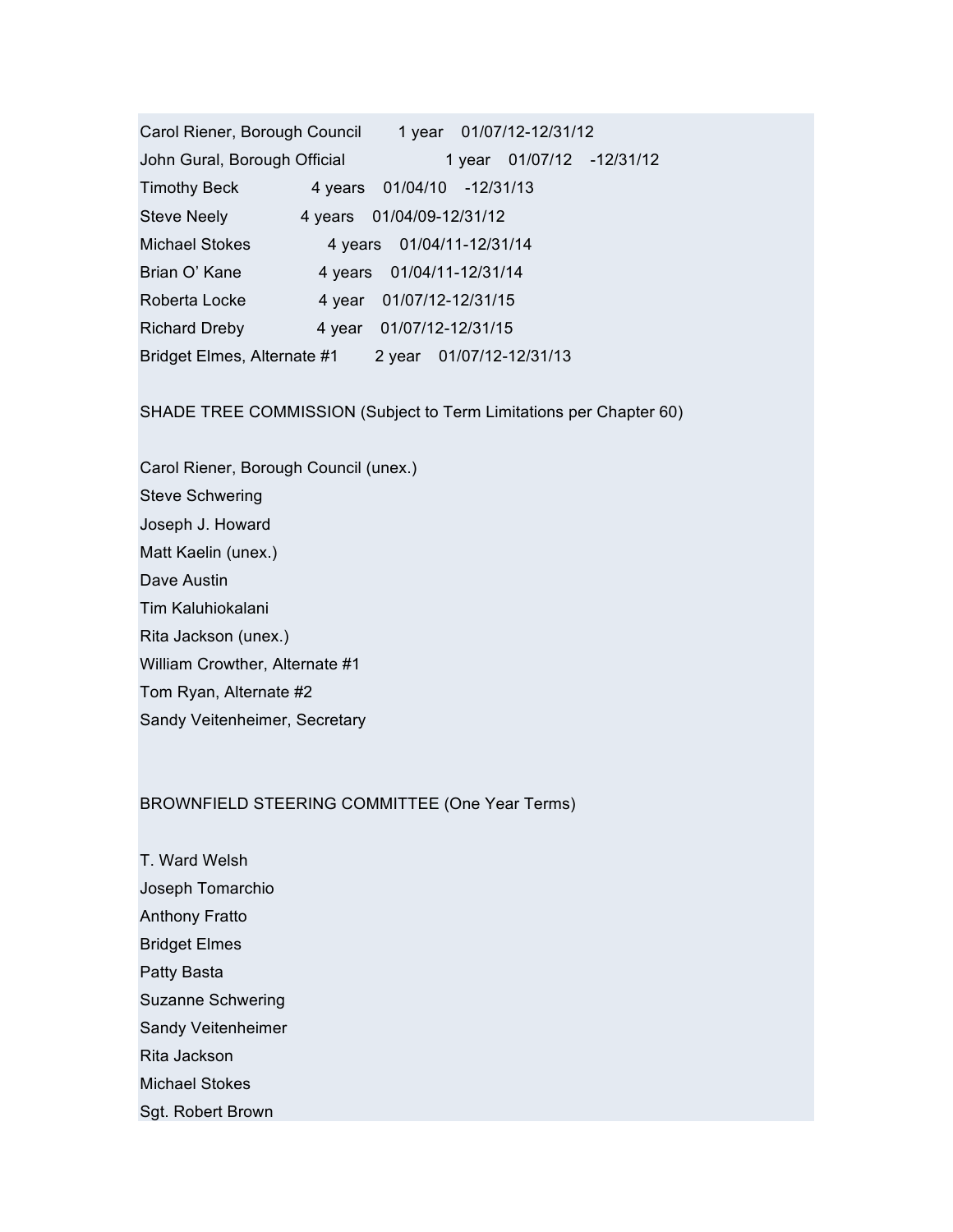John Gural Mayor Karen Scheffler

SEWER ADVISORY COMMISSION (One Year Terms)

Allison Yannick

PALMYRA HOUSING CODE ADVISORY COMMITTEE (One Year Terms)

Robert Bostock, Borough Council Carol Riener, Borough Council Bobbie Locke, LUB Jim May, Landlord Paul Ciarocchi, Realtor BID Member – Vacant

#### REGULAR MONTHLY PUBLIC WORK SESSIONS-BOROUGH COUNCIL

All such meetings to be held on the first Monday of each month at 7:00 P.M. and ending no later than 10:30 P.M. at the Borough Hall, Palmyra, New Jersey. Any and all business involving the Borough may be discussed. Formal official action may be taken at such meetings:

| February 6 | Mav 7  | August 6                     | November 5 |
|------------|--------|------------------------------|------------|
| March 5    | June 4 | September 4(Tues) December 3 |            |
| April 2    | July 2 | October 1                    |            |

#### REGULAR MONTHLY OFFICIAL PUBLIC MEETINGS-BOROUGH COUNCIL

Regular meetings to be held on the second Monday of each month at 7:00 P.M. and ending no later than 10:30 P.M. at the Borough Hall, Palmyra, New Jersey. Formal official action will be taken at the regular meetings on the following dates.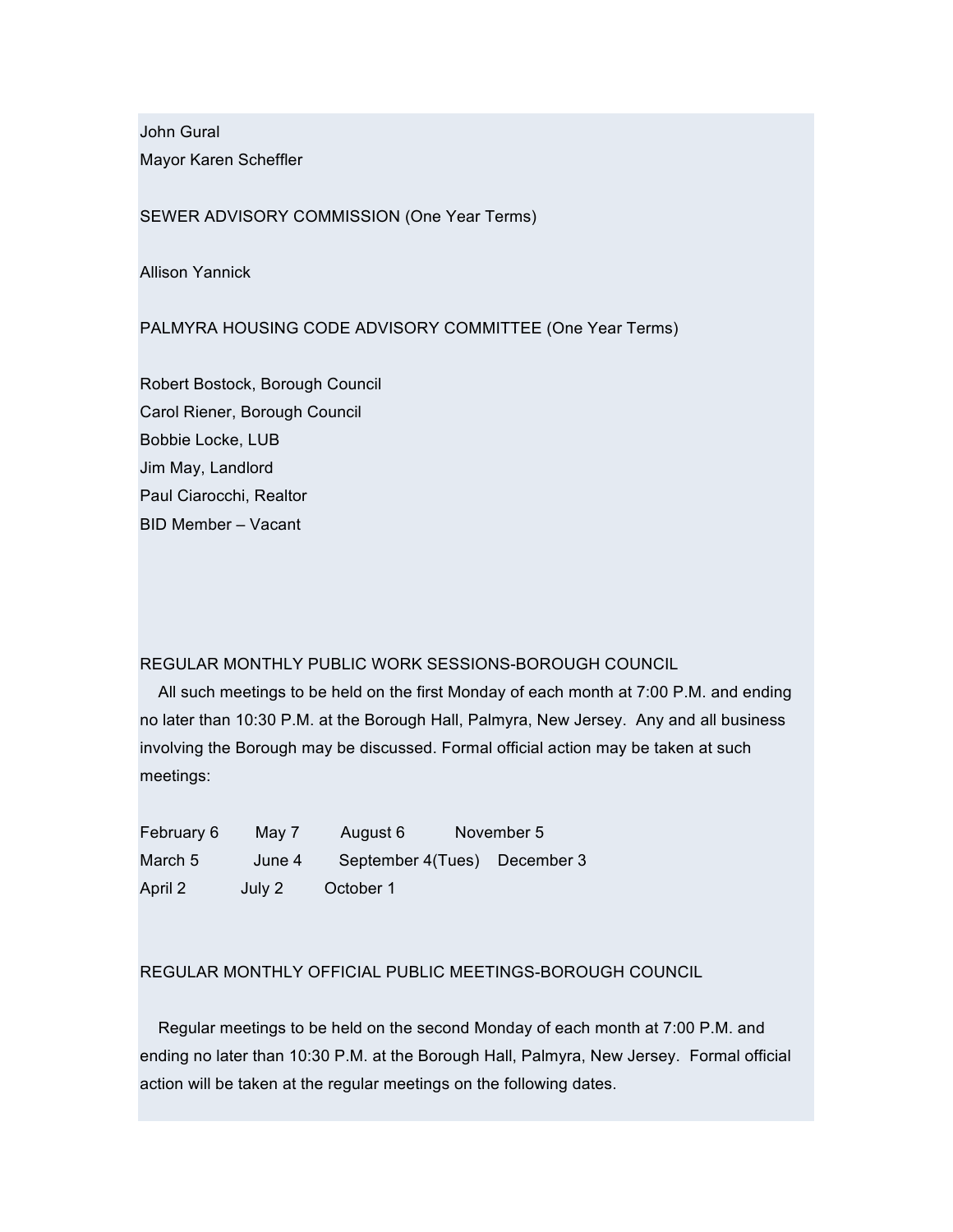| April 9th     | July 9th  |  | October 9th (Tues) |                   |
|---------------|-----------|--|--------------------|-------------------|
| February 13th | May 14th  |  | August 13th        | November 13(Tues) |
| March 12th    | June 11th |  | September 10th     | December 10th     |

APPROVAL OF MINUTES-Mr. Norcross made a motion to approve the minutes from November 14, 2011 and December 12, 2011, Mr. Bostock second the motion. All members present voted in favor of the motion.

#### RESOLUTIONS.

Consent Agenda- Resolution 2012-1 to Resolution 2012-29 will be enacted as a single motion, if any resolution needs additional discussion it will be removed from the consent agenda and voted on separately. Mayor Scheffler read the titles to Resolutions 2012-1-2012-14. President Brahl made a motion to approve the resolutions 2012-1 to 2012- 14, Mr. Norcross second the motion. At the call of the roll, the vote was:

AYES: President Brahl, Mr. Dorworth, Mr. Bostock, Mr. Norcross. NAYES: None.

A. Resolution 2012-1, Resolution To Confirm Mayor's Appointments.

B. Resolution 2012-2, Resolution Authorizing The Appointment of Robert Stewart of Inverso & Stewart As Auditor.

C. Resolution 2012-3, Resolution Authorizing The Appointment of Ted Rosenberg As Solicitor.

D. Resolution 2012-4, Resolution Authorizing The Appointment of William Kirchner, Environmental Resolutions As Municipal Engineer.

E. Resolution 2012-5 Resolution Authorizing The Appointment of Dave Gerkens of Community Grant, Planning and Housing Services as The Borough Grant Coordinator and Planner.

F. Resolution 2012-6, Resolution Authorizing The Appointment of Maraziti, Falcon & Healey L.L.P. as Redevelopment Council.

G. Resolution 2012-7 Resolution Authorizing The Appointment of Mark Tarantino, Esquire as Prosecutor.

H. Resolution 2012-8 Resolution Authorizing The Appointment of any/all other Municipal Prosecutors in Burlington County as the Substitute Prosecutor.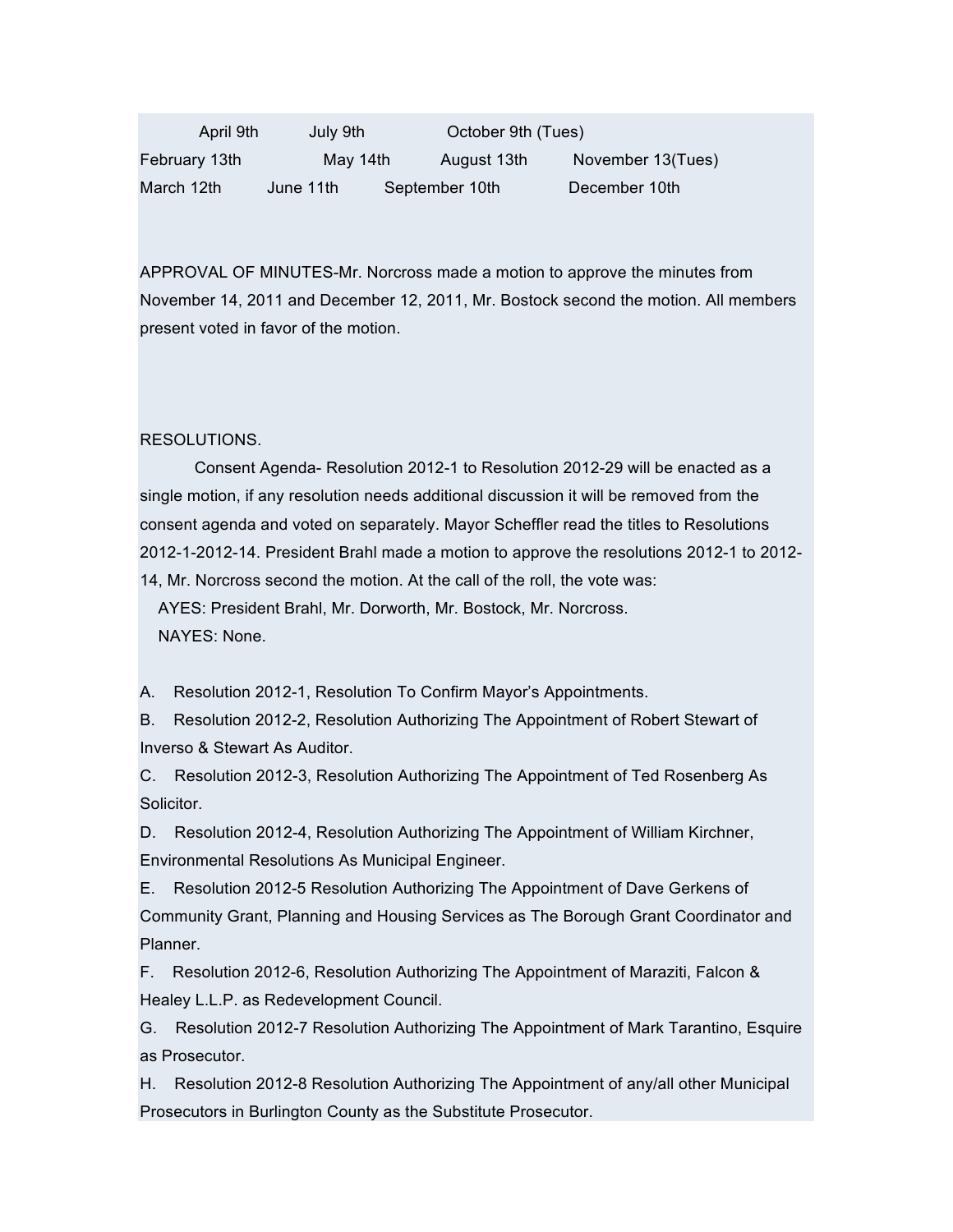I. Resolution 2012-9, Resolution Authorizing Appointment of Roger A. Barbour, Esquire as Public Defender.

J. Resolution 2012-10, Resolution Appointing John Hogue, Environmental Resources Management as Environmental Engineers/Consultant.

K. Resolution 2012-11, Resolution Appointing Harry Fox, Land Engineering, as Special Project Engineers.

L. Resolution 2012-12, Resolution Authorizing The Appointment of William Kirchner, Environmental Resolutions, Inc. as Sewer Engineer.

M. Resolution 2012-13, Resolution Authorizing The Appointment Of Mark S. Ruderman as Labor Counsel.

N. Resolution 2012-14, Resolution Authorizing The Appointment Of Capehart and Scatchard as Bond Counsel.

O. Resolution 2012-15, Resolution Appointing Brian J. Monaghan, Insurance Agency Management Inc. as Risk Management Consultant. President Brahl made a motion to approve the resolution, Mr. Dorworth second the motion. At the call of the roll, the vote was:

AYES: President Brahl, Mr. Dorworth, Mr. Norcross.

NAYES: None.

ABSTAIN: Mr. Bostock.

P. Resolution 2012-16, Resolution Appointing John Gural As Fund

Commissioner.

Q. Resolution 2012-17, Resolution Appointing Barbara A. Sheipe As Alternate Fund Commissioner.

R. Resolution 2012-18, Resolution Appointing John Gural As Claims Coordinator.

S. Resolution 2012-19, Resolution Appointing Tracy Kilmer As Safety Coordinator.

T. Resolution 2012-20, Resolution Adopting A Form Required To Be Used For The Filing Of Notices Of Tort Claim Against The Borough of Palmyra.

Mayor Scheffler read the title of the resolutions into the record. President Brahl made a motion to approve resolutions 2012-16-2012-20, Mr. Norcross second the motion. At the call of the roll, the vote was:

AYES: President Brahl, Mr. Dorworth, Mr. Bostock, Mr. Norcross.

NAYES: None.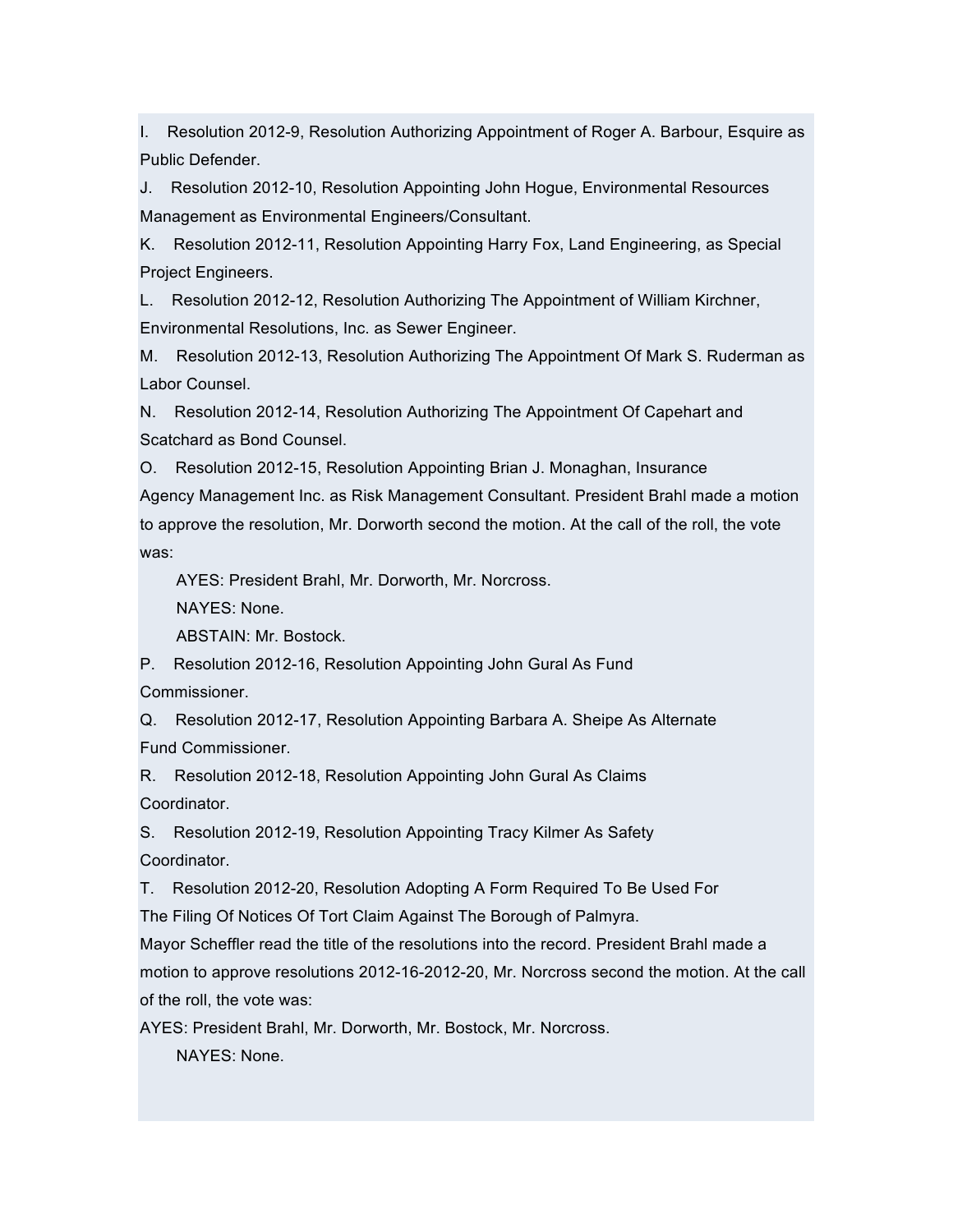U. Resolution 2012-21, Resolution Designating The Burlington County Times,

the Courier Post as the legal newspaper and GovDeals as the legal auction for vehicles and property.

V. Resolution 2012-22, Resolution Authorizing The Mayor to Execute Contracts With All Appointed Professionals after review and approval of the Solicitor and Chief Financial Officer.

W. Resolution 2012-23, Resolution Appointing Crossing Guards For The Borough of Palmyra For 2012.

X. Resolution 2012-24, Resolution Authorizing The Temporary Budget Appropriations.

Y. Resolution 2012-25, Resolution Approving A Cash Management Plan.

Z. Resolution 2012-26, Resolution Fixing The Rate Of Interest To Be Charged On Delinquent Taxes and Sewer Payments and Assessments.

1. Resolution 2012-27, Resolution Approving Request Of M.K. For The Subordination Of A Mortgage Held by The Borough Pursuant To The Borough's Housing Rehabilitation Program.

2. Resolution 2012-28, Resolution Awarding Maintenance Contract For Sewerage Treatment Plant.

3. Resolution 2012-29 Resolution Awarding Transportation Of Sludge For Sewer Plant. Mayor Scheffler read the titles of the resolution into the record. Mr. Norcross made a motion to approve resolutions 2012-21 to 2012-29 Mr. Dorworth second the motion. At the call of the roll, the vote was:

AYES: President Brahl, Mr. Dorworth, Mr. Bostock, Mr. Norcross.

NAYES: None.

4. Resolution 2012-30, Resolution Authorizing The Mayor To Execute An

Agreement With The FOP Lodge #2 Palmyra Association/NJ FOP Labor Council Subject To Review By Solicitor And Administrator. Mayor Scheffler thanked the committee and everyone who helped out with the negotiations. Mr. Dorworth made a motion to approve the resolution, Mr. Norcross second the motion. At the call of the roll, the vote was:

AYES: President Brahl, Mr. Dorworth, Mr. Bostock, Mr. Norcross.

NAYES: None.

5. Special Permit, Social Affair permit for Palmyra Cove Environmental Services. President Brahl made a motion to approve the permit, Mr. Dorworth second the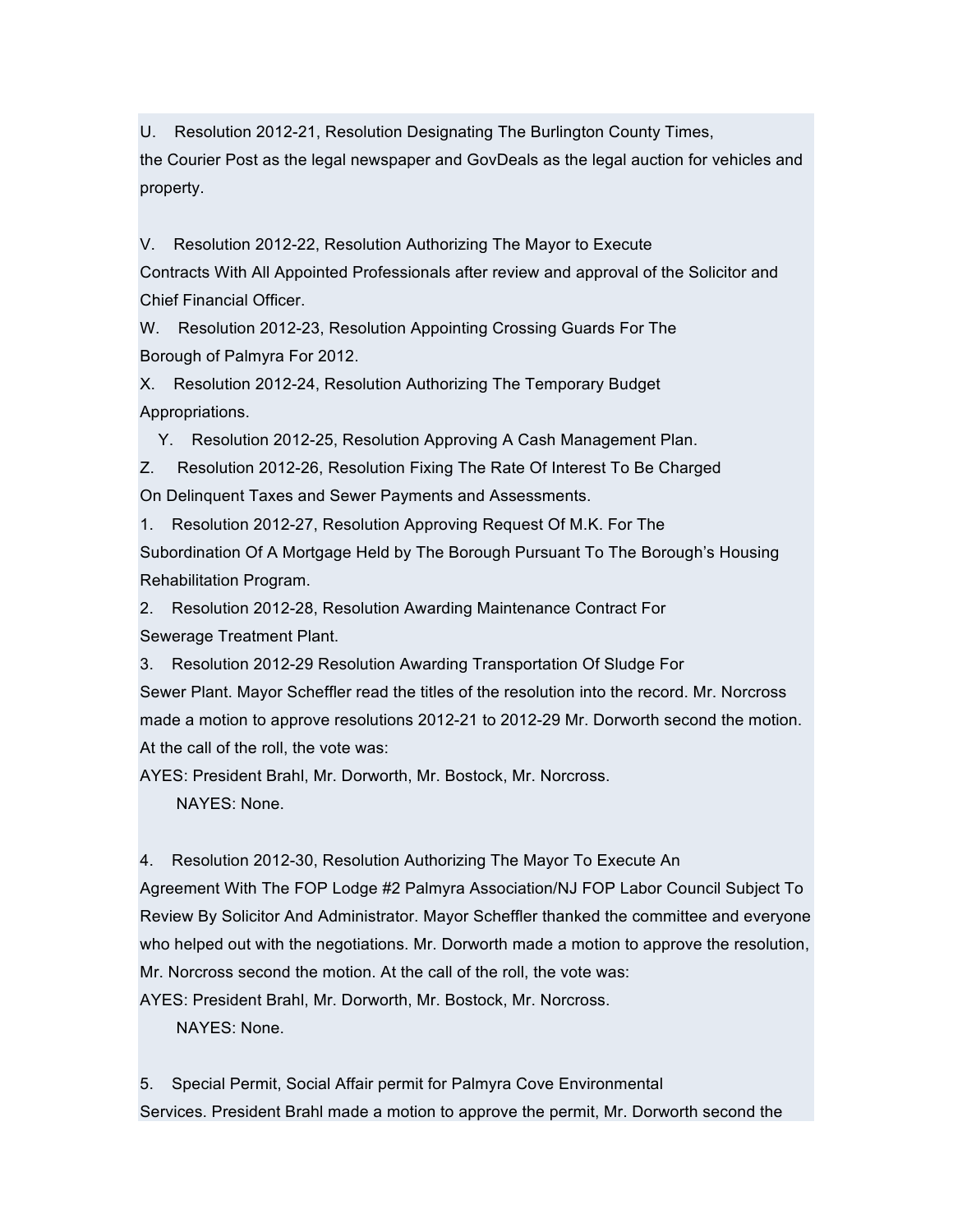motion. All members present voted in favor of the motion.

6. Letter of Resignation-motion to accept letter. Mayor Scheffler read into the record a letter from Donna Browne resigning as court administrator for the Borough. Mrs. Browne will be taking a position in Beverly. Mr. Dorworth made a motion to accept the letter, Mr. Norcross second the motion. All members present voted in favor of the motion.

7. Resolution 2012-31, Resolution Appointing Part Time Employees To The Public Works Department/Sewer Department Not To Exceed 28 Hours A Week. Mr. Gural explained that the workers will be called in as needed and could work for fewer hours per week. Mr. Norcross made a motion to approve the resolution, Mr. Dorworth second the motion. At the call of the roll, the vote was:

AYES: President Brahl, Mr. Dorworth, Mr. Bostock, Mr. Norcross.

NAYES: None.

#### ORDINANCES ON FIRST READING.

A. Ordinance 2012-1, An Ordinance Amending Ordinance 2011-18 Finally Adopted July 11, 211 Providing For Various Capital Improvements And Related Expenses In And For The Borough Appropriating \$566,500 Therefor And Authorizing The Issuance Of \$538,175 In General Improvements Bonds Or Notes Of The Borough To Finance The Same. (public hearing on Feb. 13, 2012.) Mayor Scheffler explained that this ordinance is to correct and clarify some paperwork in a previous ordinance and that it is actually a reduction of funds. President Brahl made a motion to adopt the ordinance on first reading, Mr. Bostock second the motion. At the call of the roll, the vote was:

AYES: President Brahl, Mr. Dorworth, Mr. Bostock, Mr. Norcross.

NAYES: None. The ordinance will be heard on second and final reading after a public hearing on February 13, 2012 and published according to law.

STATE OF THE BOROUGH ADDRESS-Mayor Scheffler thanked everyone for coming and especially her parents and Matt Adelman for their continued support. Mayor Scheffler thanked members of Borough Council for their support and also for their efforts as councilmembers. Mayor Scheffler discussed that it has been a hard year with layoffs of employees and the merging of positions. The Mayor would like to thank the employees for their hard work and efforts and that the Borough hopes to hire more part time help in 2012. The community center is being used every day by the seniors, the YMCA and other youth activities have a place to go. The center is open for rental with insurance restrictions that need to be followed. Mayor Scheffler reviewed the various grants, energy grant for borough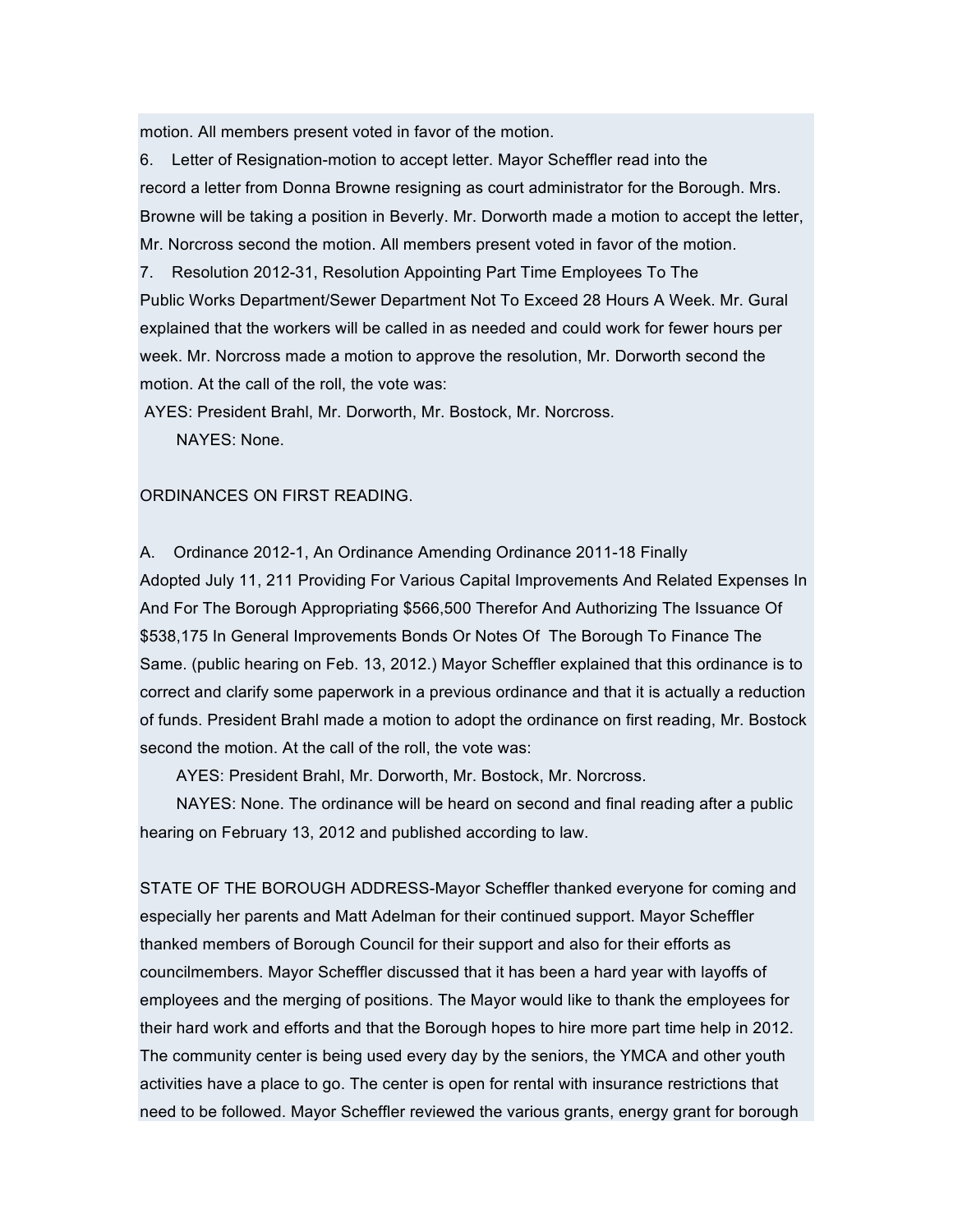hall and firehouse, Small Cities grant for handicapped ramps throughout the borough, funding for sidewalks and lights on Market Street, housing rehabilitation grants, various road improvements grants, DOT grant for Parry Avenue and that these grants help the borough with saving money. Mayor Scheffler discussed that the state had required a best practice checklist from all municipalities and that the Borough got a 100% on theirs, which allows the maximum state aid. Mayor Scheffler explained that the Borough will be starting the revalue process and that the revaluation of properties will make things more equal in property values. Mayor Scheffler thanked Mr. Gural for his hard work and support.

## COUNCIL COMMENTS.

President Brahl congratulated Mayor Scheffler and Mr. Norcross on their appointments. Mr. Norcross discussed that the borough employee staff has been cut severely and that they have been able to maintain services. The community website has all of the information that residents need concerning public work services and also residents are able to pay their taxes and sewer on-line.

Mr. Dorworth congratulated Mayor Scheffler, Mr. Norcross and Mrs. Riener on their appointments and thanked the residents for their support. Mr. Dorworth congratulated the public safety committee for their efforts on the police contract and thanked all of the employees.

PUBLIC COMMENT. Mr. Norcross made a motion to open the public comment, Council President Brahl second the motion. All members voted in favor of the motion.

Mr. Rosenberg thanked council for his reappointment as solicitor. Mr. Rosenberg discussed that Palmyra is a unique town and has one of the best athletic complexes and centers in the county.

No one else from the public wishing to be heard, Council President Brahl made a motion to close the public comment, Mr. Norcross second the motion. All members voted in favor of the motion.

Adjournment. President Brahl made a motion to adjourn at 12:47 pm, Mr. Dorworth second the motion. All members present voted in favor of the motion.

### Submitted by,